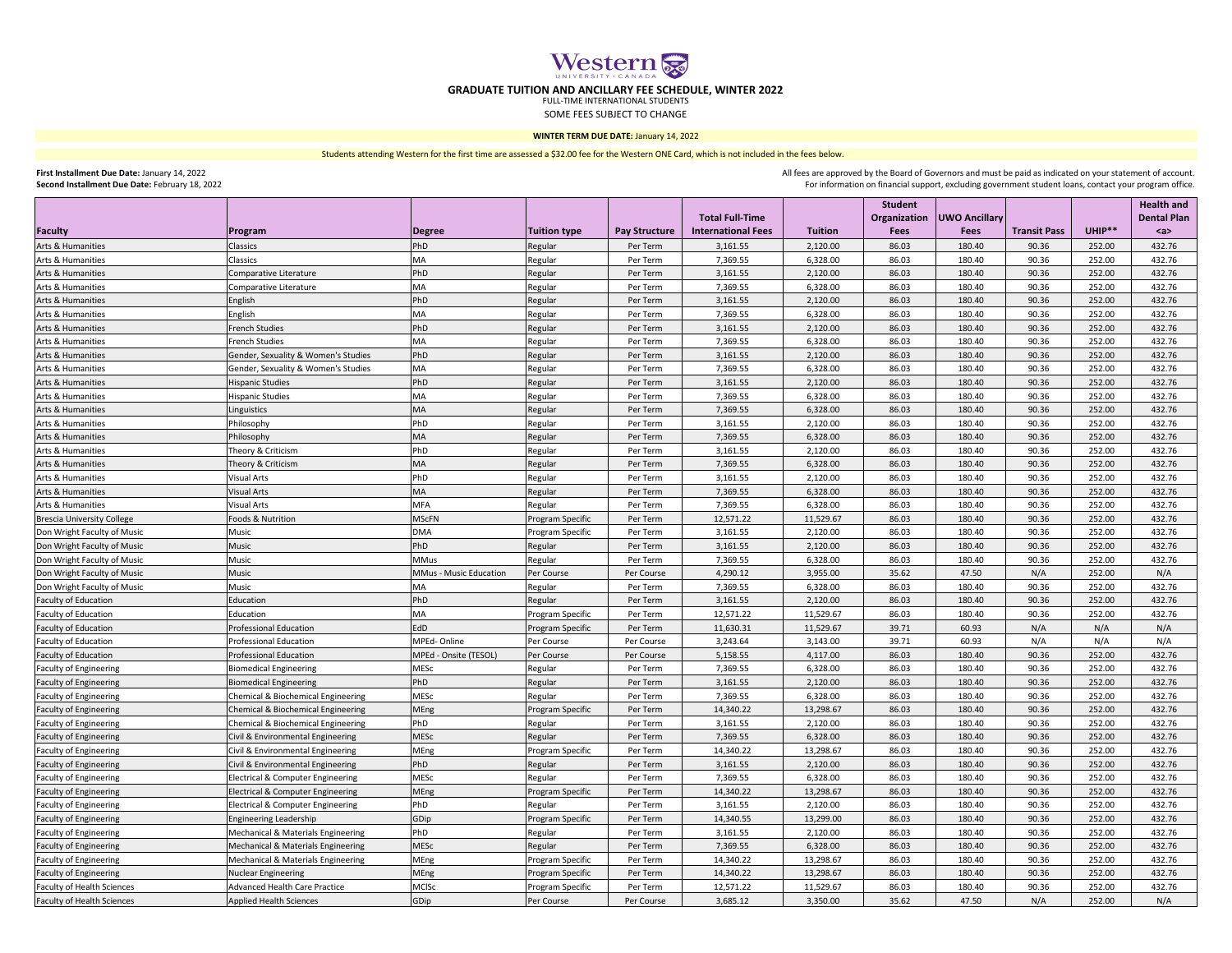|                                                                                                        |                                                                                          |                           |                                             |                      |                           |                        | <b>Student</b> |                  |                     |                  | <b>Health and</b>  |
|--------------------------------------------------------------------------------------------------------|------------------------------------------------------------------------------------------|---------------------------|---------------------------------------------|----------------------|---------------------------|------------------------|----------------|------------------|---------------------|------------------|--------------------|
|                                                                                                        |                                                                                          |                           |                                             |                      | <b>Total Full-Time</b>    |                        | Organization   | UWO Ancillary    |                     |                  | <b>Dental Plan</b> |
| Faculty                                                                                                | <b>Program</b>                                                                           | <b>Degree</b>             | Tuition type                                | <b>Pay Structure</b> | <b>International Fees</b> | <b>Tuition</b>         | <b>Fees</b>    | <b>Fees</b>      | <b>Transit Pass</b> | UHIP**           | $a$                |
| <b>Faculty of Health Sciences</b><br><b>Faculty of Health Sciences</b>                                 | <b>Communication Sciences and Disorders</b><br><b>Health and Rehabilitation Sciences</b> | <b>MCISc</b><br>MPT/PhD   | Program Specific                            | Per Term<br>Per Term | 12,571.22<br>12,571.22    | 11,529.67<br>11,529.67 | 86.03<br>86.03 | 180.40<br>180.40 | 90.36<br>90.36      | 252.00<br>252.00 | 432.76<br>432.76   |
| <b>Faculty of Health Sciences</b>                                                                      | <b>Health and Rehabilitation Sciences</b>                                                | MSc (OT)/PhD              | <b>Program Specific</b><br>Program Specific | Per Term             | 12,571.22                 | 11,529.67              | 86.03          | 180.40           | 90.36               | 252.00           | 432.76             |
| <b>Faculty of Health Sciences</b>                                                                      | <b>Health and Rehabilitation Sciences</b>                                                | MCISc/PhD                 | <b>Program Specific</b>                     | Per Term             | 12,571.22                 | 11,529.67              | 86.03          | 180.40           | 90.36               | 252.00           | 432.76             |
| <b>Faculty of Health Sciences</b>                                                                      | <b>Health and Rehabilitation Sciences</b>                                                | PhD                       | Regular                                     | Per Term             | 3,161.55                  | 2,120.00               | 86.03          | 180.40           | 90.36               | 252.00           | 432.76             |
| <b>Faculty of Health Sciences</b>                                                                      | <b>Health and Rehabilitation Sciences</b>                                                | <b>MSc</b>                | Regular                                     | Per Term             | 7,369.55                  | 6,328.00               | 86.03          | 180.40           | 90.36               | 252.00           | 432.76             |
| <b>Faculty of Health Sciences</b>                                                                      | Kinesiology                                                                              | PhD                       | Regular                                     | Per Term             | 3,161.55                  | 2,120.00               | 86.03          | 180.40           | 90.36               | 252.00           | 432.76             |
| <b>Faculty of Health Sciences</b>                                                                      | Kinesiology                                                                              | MA                        | Regular                                     | Per Term             | 7,369.55                  | 6,328.00               | 86.03          | 180.40           | 90.36               | 252.00           | 432.76             |
| <b>Faculty of Health Sciences</b>                                                                      | Kinesiology                                                                              | <b>MSc</b>                | Regular                                     | Per Term             | 7,369.55                  | 6,328.00               | 86.03          | 180.40           | 90.36               | 252.00           | 432.76             |
| <b>Faculty of Health Sciences</b>                                                                      | <b>Nursing</b>                                                                           | PhD                       | Regular                                     | Per Term             | 3,161.55                  | 2,120.00               | 86.03          | 180.40           | 90.36               | 252.00           | 432.76             |
| <b>Faculty of Health Sciences</b>                                                                      | <b>Nursing</b>                                                                           | <b>MN</b>                 | Program Specific                            | Per Term             | 12,571.22                 | 11,529.67              | 86.03          | 180.40           | 90.36               | 252.00           | 432.76             |
| <b>Faculty of Health Sciences</b>                                                                      | <b>Nursing</b>                                                                           | <b>MScN</b>               | <b>Program Specific</b>                     | Per Term             | 9,971.55                  | 8,930.00               | 86.03          | 180.40           | 90.36               | 252.00           | 432.76             |
| <b>Faculty of Health Sciences</b>                                                                      | <b>Occupational Therapy</b>                                                              | MSc (OT)                  | Program Specific                            | Per Term             | 12,571.22                 | 11,529.67              | 86.03          | 180.40           | 90.36               | 252.00           | 432.76             |
| <b>Faculty of Health Sciences</b>                                                                      | Physical Therapy                                                                         | <b>MPT</b>                | <b>Program Specific</b>                     | Per Term             | 12,571.22                 | 11,529.67              | 86.03          | 180.40           | 90.36               | 252.00           | 432.76             |
| <b>Faculty of Information &amp; Media Studies</b>                                                      | <b>Health Information Science</b>                                                        | <b>MHIS</b>               | Program Specific                            | Per Term             | 9,971.55                  | 8,930.00               | 86.03          | 180.40           | 90.36               | 252.00           | 432.76             |
| <b>Faculty of Information &amp; Media Studies</b>                                                      | <b>Health Information Science</b>                                                        | PhD                       | Regular                                     | Per Term             | 3,161.55                  | 2,120.00               | 86.03          | 180.40           | 90.36               | 252.00           | 432.76             |
| <b>Faculty of Information &amp; Media Studies</b>                                                      | Journalism & Communication                                                               | <b>MMJC</b>               | Program Specific                            | Per Term             | 12,571.22                 | 11,529.67              | 86.03          | 180.40           | 90.36               | 252.00           | 432.76             |
| <b>Faculty of Information &amp; Media Studies</b>                                                      | Library & Information Science                                                            | PhD                       | Regular                                     | Per Term             | 3,161.55                  | 2,120.00               | 86.03          | 180.40           | 90.36               | 252.00           | 432.76             |
| <b>Faculty of Information &amp; Media Studies</b>                                                      | Library & Information Science                                                            | <b>MLIS</b>               | Program Specific                            | Per Term             | 12,571.22                 | 11,529.67              | 86.03          | 180.40           | 90.36               | 252.00           | 432.76             |
| <b>Faculty of Information &amp; Media Studies</b>                                                      | Library & Information Science                                                            | MLIS (co-op only)         | <b>Program Specific</b>                     | Per Term             | 890.93                    | 618.00                 | 20.93          | N/A              | N/A                 | 252.00           | N/A                |
| <b>Faculty of Information &amp; Media Studies</b>                                                      | Library & Information Science                                                            | MLIS $(co-op + 1 course)$ | <b>Program Specific</b>                     | Per Term             | 4,412.02                  | 4,076.90               | 35.62          | 47.50            | N/A                 | 252.00           | N/A                |
| <b>Faculty of Information &amp; Media Studies</b>                                                      | Library & Information Science                                                            | MLIS (1 course)           | <b>Program Specific</b>                     | Per Term             | 3,794.02                  | 3,458.90               | 35.62          | 47.50            | N/A                 | 252.00           | N/A                |
| <b>Faculty of Information &amp; Media Studies</b><br><b>Faculty of Information &amp; Media Studies</b> | Media Studies<br>Media Studies                                                           | PhD<br>MA                 | Regular                                     | Per Term<br>Per Term | 3,161.55<br>7,369.55      | 2,120.00<br>6,328.00   | 86.03<br>86.03 | 180.40<br>180.40 | 90.36<br>90.36      | 252.00<br>252.00 | 432.76<br>432.76   |
| <b>Faculty of Law</b>                                                                                  | Law                                                                                      | PhD                       | Regular<br>Regular                          | Per Term             | 3,161.55                  | 2,120.00               | 86.03          | 180.40           | 90.36               | 252.00           | 432.76             |
| Faculty of Law                                                                                         | Law                                                                                      | <b>LLM</b>                | <b>Program Specific</b>                     | Per Term             | 9,957.88                  | 8,916.33               | 86.03          | 180.40           | 90.36               | 252.00           | 432.76             |
| <b>Faculty of Law</b>                                                                                  | Legal Studies                                                                            | <b>MSL</b>                | Program Specific                            | Per Term             | 9,957.88                  | 8,916.33               | 86.03          | 180.40           | 90.36               | 252.00           | 432.76             |
| Faculty of Law                                                                                         | Mining Law, Finance, & Sustainability                                                    | GDip                      | Per Course                                  | Per Course           | 3,835.12                  | 3,500.00               | 35.62          | 47.50            | N/A                 | 252.00           | N/A                |
| <b>Faculty of Science</b>                                                                              | <b>Applied Mathematics</b>                                                               | <b>MSc</b>                | Regular                                     | Per Term             | 7,369.55                  | 6,328.00               | 86.03          | 180.40           | 90.36               | 252.00           | 432.76             |
| <b>Faculty of Science</b>                                                                              | <b>Applied Mathematics</b>                                                               | PhD                       | Regular                                     | Per Term             | 3,161.55                  | 2,120.00               | 86.03          | 180.40           | 90.36               | 252.00           | 432.76             |
| <b>Faculty of Science</b>                                                                              | Astronomy                                                                                | <b>MSc</b>                | Regular                                     | Per Term             | 7,369.55                  | 6,328.00               | 86.03          | 180.40           | 90.36               | 252.00           | 432.76             |
| <b>Faculty of Science</b>                                                                              | Astronomy                                                                                | PhD                       | Regular                                     | Per Term             | 3,161.55                  | 2,120.00               | 86.03          | 180.40           | 90.36               | 252.00           | 432.76             |
| <b>Faculty of Science</b>                                                                              | Biology                                                                                  | <b>MSc</b>                | Regular                                     | Per Term             | 7,369.55                  | 6,328.00               | 86.03          | 180.40           | 90.36               | 252.00           | 432.76             |
| <b>Faculty of Science</b>                                                                              | Biology                                                                                  | PhD                       | Regular                                     | Per Term             | 3,161.55                  | 2,120.00               | 86.03          | 180.40           | 90.36               | 252.00           | 432.76             |
| <b>Faculty of Science</b>                                                                              | Chemistry                                                                                | <b>MSc</b>                | Regular                                     | Per Term             | 7,369.55                  | 6,328.00               | 86.03          | 180.40           | 90.36               | 252.00           | 432.76             |
| <b>Faculty of Science</b>                                                                              | Chemistry                                                                                | PhD                       | Regular                                     | Per Term             | 3,161.55                  | 2,120.00               | 86.03          | 180.40           | 90.36               | 252.00           | 432.76             |
| <b>Faculty of Science</b>                                                                              | Computer Science                                                                         | <b>MSc</b>                | Regular                                     | Per Term             | 7,369.55                  | 6,328.00               | 86.03          | 180.40           | 90.36               | 252.00           | 432.76             |
| <b>Faculty of Science</b>                                                                              | <b>Computer Science</b>                                                                  | PhD                       | Regular                                     | Per Term             | 3,161.55                  | 2,120.00               | 86.03          | 180.40           | 90.36               | 252.00           | 432.76             |
| <b>Faculty of Science</b>                                                                              | Data Analytics                                                                           | <b>MDA</b>                | Program Specific                            | Per Term             | 18,086.55                 | 17,045.00              | 86.03          | 180.40           | 90.36               | 252.00           | 432.76             |
| <b>Faculty of Science</b>                                                                              | <b>Environment and Sustainability</b>                                                    | <b>MES</b>                | <b>Program Specific</b>                     | Per Term             | 12,571.22                 | 11,529.67              | 86.03          | 180.40           | 90.36               | 252.00           | 432.76             |
| <b>Faculty of Science</b>                                                                              | Geology                                                                                  | <b>MSc</b>                | Regular                                     | Per Term             | 7,369.55                  | 6,328.00               | 86.03          | 180.40           | 90.36               | 252.00           | 432.76             |
| <b>Faculty of Science</b>                                                                              | Geology                                                                                  | PhD                       | Regular                                     | Per Term             | 3,161.55                  | 2,120.00               | 86.03          | 180.40           | 90.36               | 252.00           | 432.76             |
| <b>Faculty of Science</b>                                                                              | Geophysics                                                                               | <b>MSc</b><br>PhD         | Regular                                     | Per Term             | 7,369.55                  | 6,328.00               | 86.03<br>86.03 | 180.40           | 90.36<br>90.36      | 252.00           | 432.76             |
| <b>Faculty of Science</b><br><b>Faculty of Science</b>                                                 | Geophysics<br>Mathematics                                                                | PhD                       | Regular<br>Regular                          | Per Term<br>Per Term | 3,161.55<br>3,161.55      | 2,120.00<br>2,120.00   | 86.03          | 180.40<br>180.40 | 90.36               | 252.00<br>252.00 | 432.76<br>432.76   |
| <b>Faculty of Science</b>                                                                              | Mathematics                                                                              | <b>MSc</b>                | Regular                                     | Per Term             | 7,369.55                  | 6,328.00               | 86.03          | 180.40           | 90.36               | 252.00           | 432.76             |
| <b>Faculty of Science</b>                                                                              | Physics                                                                                  | PhD                       | Regular                                     | Per Term             | 3,161.55                  | 2,120.00               | 86.03          | 180.40           | 90.36               | 252.00           | 432.76             |
| <b>Faculty of Science</b>                                                                              | Physics                                                                                  | <b>MSc</b>                | Regular                                     | Per Term             | 7,369.55                  | 6,328.00               | 86.03          | 180.40           | 90.36               | 252.00           | 432.76             |
| <b>Faculty of Science</b>                                                                              | Statistics                                                                               | PhD                       | Regular                                     | Per Term             | 3,161.55                  | 2,120.00               | 86.03          | 180.40           | 90.36               | 252.00           | 432.76             |
| <b>Faculty of Science</b>                                                                              | Statistics                                                                               | <b>MSc</b>                | Regular                                     | Per Term             | 7,369.55                  | 6,328.00               | 86.03          | 180.40           | 90.36               | 252.00           | 432.76             |
| <b>Faculty of Social Science</b>                                                                       | Anthropology                                                                             | МA                        | Regular                                     | Per Term             | 7,369.55                  | 6,328.00               | 86.03          | 180.40           | 90.36               | 252.00           | 432.76             |
| <b>Faculty of Social Science</b>                                                                       | Anthropology                                                                             | PhD                       | Regular                                     | Per Term             | 3,161.55                  | 2,120.00               | 86.03          | 180.40           | 90.36               | 252.00           | 432.76             |
| <b>Faculty of Social Science</b>                                                                       | Economics                                                                                | МA                        | Regular                                     | Per Term             | 7,369.55                  | 6,328.00               | 86.03          | 180.40           | 90.36               | 252.00           | 432.76             |
| <b>Faculty of Social Science</b>                                                                       | Economics                                                                                | PhD                       | Regular                                     | Per Term             | 3,161.55                  | 2,120.00               | 86.03          | 180.40           | 90.36               | 252.00           | 432.76             |
| <b>Faculty of Social Science</b>                                                                       | <b>Financial Economics</b>                                                               | <b>MFE</b>                | <b>Program Specific</b>                     | Per Term             | 19,823.22                 | 18,781.67              | 86.03          | 180.40           | 90.36               | 252.00           | 432.76             |
| <b>Faculty of Social Science</b>                                                                       | Geography                                                                                | <b>MA</b>                 | Regular                                     | Per Term             | 7,369.55                  | 6,328.00               | 86.03          | 180.40           | 90.36               | 252.00           | 432.76             |
| <b>Faculty of Social Science</b>                                                                       | Geography                                                                                | <b>MSc</b>                | Regular                                     | Per Term             | 7,369.55                  | 6,328.00               | 86.03          | 180.40           | 90.36               | 252.00           | 432.76             |
| <b>Faculty of Social Science</b>                                                                       | Geography                                                                                | PhD                       | Regular                                     | Per Term             | 3,161.55                  | 2,120.00               | 86.03          | 180.40           | 90.36               | 252.00           | 432.76             |
| <b>Faculty of Social Science</b>                                                                       | History                                                                                  | <b>MA</b>                 | Regular                                     | Per Term             | 7,369.55                  | 6,328.00               | 86.03          | 180.40           | 90.36               | 252.00           | 432.76             |
| <b>Faculty of Social Science</b>                                                                       | History                                                                                  | PhD                       | Regular                                     | Per Term             | 3,161.55                  | 2,120.00               | 86.03          | 180.40           | 90.36               | 252.00           | 432.76             |
| <b>Faculty of Social Science</b>                                                                       | Management of Applied Science                                                            | <b>MMASc</b>              | Program Specific                            | Per Term             | 18,086.55                 | 17,045.00              | 86.03          | 180.40           | 90.36               | 252.00           | 432.76             |